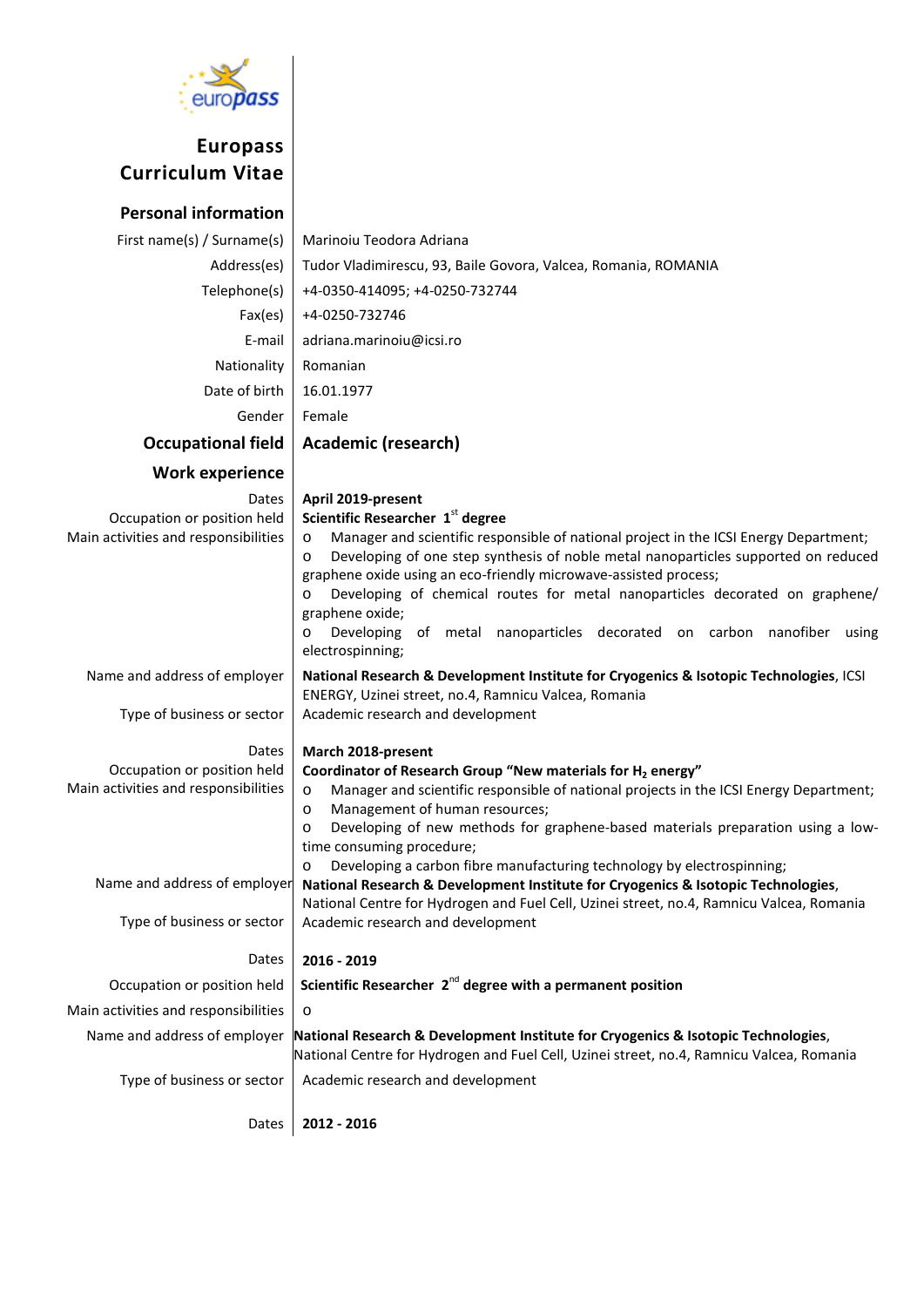| Occupation or position held          | Scientific Researcher 3 <sup>rd</sup> degree with a permanent position<br>Manager and scientific responsible of national projects in the National Center for<br>$\circ$<br>Hydrogen and Fuel Cells;                                                                                                                                                                                 |
|--------------------------------------|-------------------------------------------------------------------------------------------------------------------------------------------------------------------------------------------------------------------------------------------------------------------------------------------------------------------------------------------------------------------------------------|
|                                      | Development of catalysts based on noble and non-noble metals;<br>$\circ$                                                                                                                                                                                                                                                                                                            |
|                                      | Syntheses of graphene doped metal/non-metal for use as electrodes in PEM Fuel<br>$\circ$                                                                                                                                                                                                                                                                                            |
|                                      | Cells;<br>Development of new methods for catalyst deposition for proton exchange fuel cells<br>$\circ$                                                                                                                                                                                                                                                                              |
|                                      | PEM Fuel Cells;<br>Developing of new procedures for realization of electrodes for the fuel cell using<br>$\circ$                                                                                                                                                                                                                                                                    |
|                                      | various spray techniques;<br>Elaboration of a competitive technology for the production of the membrane<br>$\circ$                                                                                                                                                                                                                                                                  |
|                                      | electrode assemblies (MEAs);<br>Developing new techniques for characterizing fuel cell materials;<br>O                                                                                                                                                                                                                                                                              |
|                                      | Characterization of PEM Fuel Cells using Electrochemical Measurements such as<br>$\circ$<br>polarization curves (I-V), Impedance Spectroscopy (EIS);                                                                                                                                                                                                                                |
|                                      | Research regarding the fuel cell development.                                                                                                                                                                                                                                                                                                                                       |
| Main activities and responsibilities | Applied research in the field of proton exchange membrane fuel cells;<br>$\circ$<br>Synthesis of graphene based materials for use as electrodes in PEMFC;<br>$\circ$                                                                                                                                                                                                                |
|                                      | Characterization of total surface area by specific surface area, porosityand particule<br>O<br>size distribution;                                                                                                                                                                                                                                                                   |
|                                      | Studies for fuel cell systems for increasing the performance based on parameters<br>O<br>optimization;                                                                                                                                                                                                                                                                              |
|                                      | Preparation and characterization of new catalytic materials for the retention of carbon<br>$\circ$<br>monoxide from the gaseous hydrogen mixture;                                                                                                                                                                                                                                   |
|                                      | Methods and technologies for hydrogen separation and purification;<br>$\circ$                                                                                                                                                                                                                                                                                                       |
|                                      | Investigations on new methods for hydrogen obtaining and hydrogen storage;<br>$\circ$<br>Preparation and characterization of new catalytic materials for catalytic reaction                                                                                                                                                                                                         |
|                                      | $\circ$<br>between hydrogen and carbon dioxide, with the formation of methane. Research on                                                                                                                                                                                                                                                                                          |
|                                      | development and implementation of pilot or industrial-scale technologies.                                                                                                                                                                                                                                                                                                           |
| Name and address of employer         | National Research & Development Institute for Cryogenics & Isotopic Technologies, Uzinei<br>street, no.4, Ramnicu Valcea, Romania                                                                                                                                                                                                                                                   |
| Type of business or sector           | Research & Development                                                                                                                                                                                                                                                                                                                                                              |
| Dates                                | 2006 - 2012                                                                                                                                                                                                                                                                                                                                                                         |
| Occupation or position held          | <b>Scientific Researcher</b>                                                                                                                                                                                                                                                                                                                                                        |
| Main activities and responsibilities | Scientific research in the field of industry and energy usage;<br>$\circ$                                                                                                                                                                                                                                                                                                           |
|                                      | Syntheses of organic and inorganic compounds, experimental studies on catalytic<br>$\circ$<br>hydrogenation;                                                                                                                                                                                                                                                                        |
|                                      | Development of various technologies for polyether polyols preparation;<br>$\circ$                                                                                                                                                                                                                                                                                                   |
|                                      | Catalysts preparation and testing in the hydrogenation of glycerol;<br>$\circ$                                                                                                                                                                                                                                                                                                      |
|                                      | Research activities to reduce negative environmental impacts caused by industrial<br>$\circ$<br>activities.                                                                                                                                                                                                                                                                         |
| Name and address of employer         | Research Center - OLTCHIM SA, Uzinei street, no.1, Ramnicu Valcea, Romania                                                                                                                                                                                                                                                                                                          |
| Type of business or sector           | Research & Development                                                                                                                                                                                                                                                                                                                                                              |
| Dates                                | 2000-2006                                                                                                                                                                                                                                                                                                                                                                           |
| Occupation or position held          | <b>Chemical Engineer</b>                                                                                                                                                                                                                                                                                                                                                            |
| Main activities and responsibilities | Research activities in the field of reliability and risk assessment for industrial plants<br>$\circ$<br>(e.g. propenoxyde and propylene glycol plants, polyols polyethers installations);<br>Studies regarding the impact of industrial activities on the environment;<br>$\circ$<br>Supervision and coordination of investment works in order to enlarge the industrial<br>$\circ$ |
|                                      | capacity;<br>Process engineering in industrial plant regarding polyether polyols obtaining;<br>$\circ$<br>Participation at writing and implementing quality assurance in industrial plant system.<br>$\circ$                                                                                                                                                                        |
| Name and address of employer         | Industrial plant OLTCHIM SA, Uzinei street, no.1, Ramnicu Valcea, Romania                                                                                                                                                                                                                                                                                                           |
| Type of business or sector           | <b>Research &amp; Development</b>                                                                                                                                                                                                                                                                                                                                                   |
|                                      |                                                                                                                                                                                                                                                                                                                                                                                     |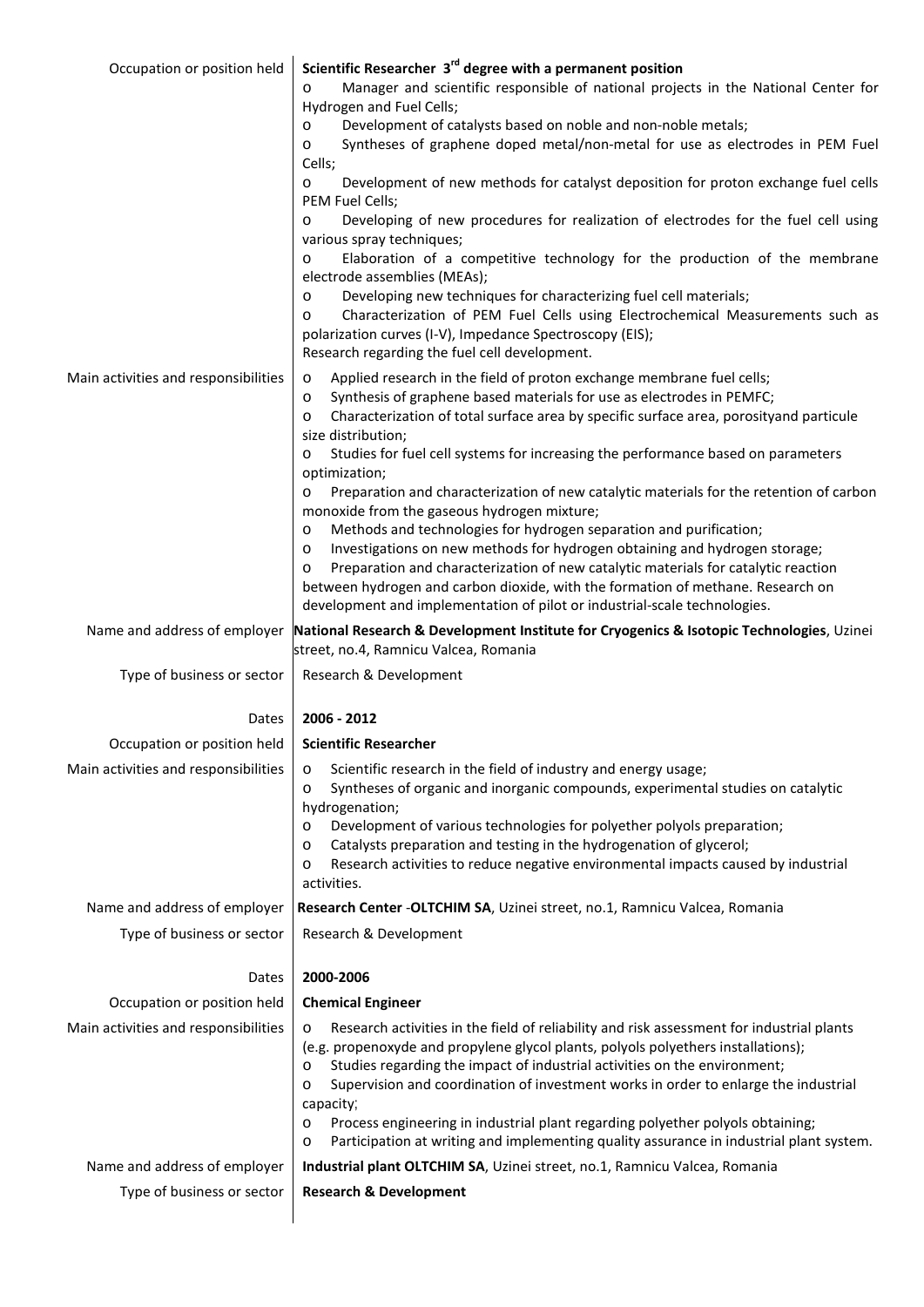| <b>Education and training</b>                                                       |                                                                                                                                                                                                                      |                       |                     |                     |
|-------------------------------------------------------------------------------------|----------------------------------------------------------------------------------------------------------------------------------------------------------------------------------------------------------------------|-----------------------|---------------------|---------------------|
|                                                                                     | Dates  15-22.05.2015 / 12-25.06.2017                                                                                                                                                                                 |                       |                     |                     |
| Principal subjects/occupational skills<br>covered                                   | Title of qualification awarded Training in Surface area and pore size analysis                                                                                                                                       |                       |                     |                     |
| Name and type of organisation<br>providing education and training                   | Quantachrome Instruments Inc. Boynton                                                                                                                                                                                |                       |                     |                     |
| classification                                                                      | Level in national or international Level 6 - Second stage of tertiary education                                                                                                                                      |                       |                     |                     |
|                                                                                     | Dates 11-14.06.2012                                                                                                                                                                                                  |                       |                     |                     |
|                                                                                     | Title of qualification awarded Training in ultrasonic spray systems for applying precise, thin film coatings                                                                                                         |                       |                     |                     |
| Principal subjects/occupational skills<br>covered                                   |                                                                                                                                                                                                                      |                       |                     |                     |
| Name and type of organisation Sono-Tek Corporation                                  |                                                                                                                                                                                                                      |                       |                     |                     |
| providing education and training                                                    | Level in national or international Level 6 - Second stage of tertiary education                                                                                                                                      |                       |                     |                     |
| classification                                                                      |                                                                                                                                                                                                                      |                       |                     |                     |
| Dates                                                                               | $2001 - 2009$                                                                                                                                                                                                        |                       |                     |                     |
| Title of qualification awarded<br>Principal subjects/occupational skills<br>covered | PhD in Chemical Engineering Title of doctoral thesis: Catalytic Hydrogenation of Glycerol<br>Catalysts development, Syntheses of organic and inorganic compounds, experimental<br>studies on catalytic hydrogenation |                       |                     |                     |
| Name and type of organisation                                                       | "Gh. Asachi" Technical University of Iasi, Faculty of Chemical Engineering and                                                                                                                                       |                       |                     |                     |
| providing education and training                                                    | <b>Environmental Protection</b>                                                                                                                                                                                      |                       |                     |                     |
| Level in national or international<br>classification                                | Level 6 - Second stage of tertiary education                                                                                                                                                                         |                       |                     |                     |
| Dates                                                                               | 2002 - 2006                                                                                                                                                                                                          |                       |                     |                     |
| Title of qualification awarded                                                      | <b>Bachelor degree- Public Administration</b>                                                                                                                                                                        |                       |                     |                     |
| Main activities and responsibilities                                                | Learning Public Administration                                                                                                                                                                                       |                       |                     |                     |
| Name and address of employer                                                        | "Al.I. Cuza" University of lasi, Faculty of Economics and Business Administration                                                                                                                                    |                       |                     |                     |
| Type of business or sector                                                          |                                                                                                                                                                                                                      |                       |                     |                     |
| Dates                                                                               | $2000 - 2001$                                                                                                                                                                                                        |                       |                     |                     |
| Title of qualification awarded                                                      | <b>Master in Ecological Catalysis</b>                                                                                                                                                                                |                       |                     |                     |
| Principal subjects/occupational<br>skills covered                                   |                                                                                                                                                                                                                      |                       |                     |                     |
| Name and type of organisation<br>providing education and training                   | Gh. Asachi" Technical University of Iasi, Faculty of Chemical Engineering and<br><b>Environmental Protection</b>                                                                                                     |                       |                     |                     |
| Level in national or international<br>classification                                | Level 5 - First stage of tertiary education                                                                                                                                                                          |                       |                     |                     |
| Dates                                                                               | 1995 - 2000                                                                                                                                                                                                          |                       |                     |                     |
| Title of qualification awarded                                                      | <b>Bachelor degree</b>                                                                                                                                                                                               |                       |                     |                     |
| Principal subjects/occupational<br>skills covered                                   | <b>Organic Chemical Engineering</b>                                                                                                                                                                                  |                       |                     |                     |
| Name and type of organisation<br>providing education and training                   | "Gh. Asachi" Technical University of Iasi, Faculty of Chemical Engineering and<br><b>Environmental Protection</b>                                                                                                    |                       |                     |                     |
| Level in national or international<br>classification                                | Level 5 - First stage of tertiary education: ISCED 5A                                                                                                                                                                |                       |                     |                     |
| <b>Personal skills and</b>                                                          |                                                                                                                                                                                                                      |                       |                     |                     |
| competences                                                                         |                                                                                                                                                                                                                      |                       |                     |                     |
| Mother tongue(s)                                                                    | Romanian                                                                                                                                                                                                             |                       |                     |                     |
| Self-assessment                                                                     | <b>Understanding</b>                                                                                                                                                                                                 |                       | <b>Speaking</b>     | <b>Writing</b>      |
| European level (*)                                                                  | Listening<br>Reading                                                                                                                                                                                                 | Spoken interaction    | Spoken production   |                     |
| <b>English</b>                                                                      | Independent user   C1<br>Proficient user<br>B <sub>2</sub><br>(*) Common European Framework of Reference for Languages                                                                                               | Proficient user<br>C1 | B2 Independent user | B2 Independent user |
|                                                                                     |                                                                                                                                                                                                                      |                       |                     |                     |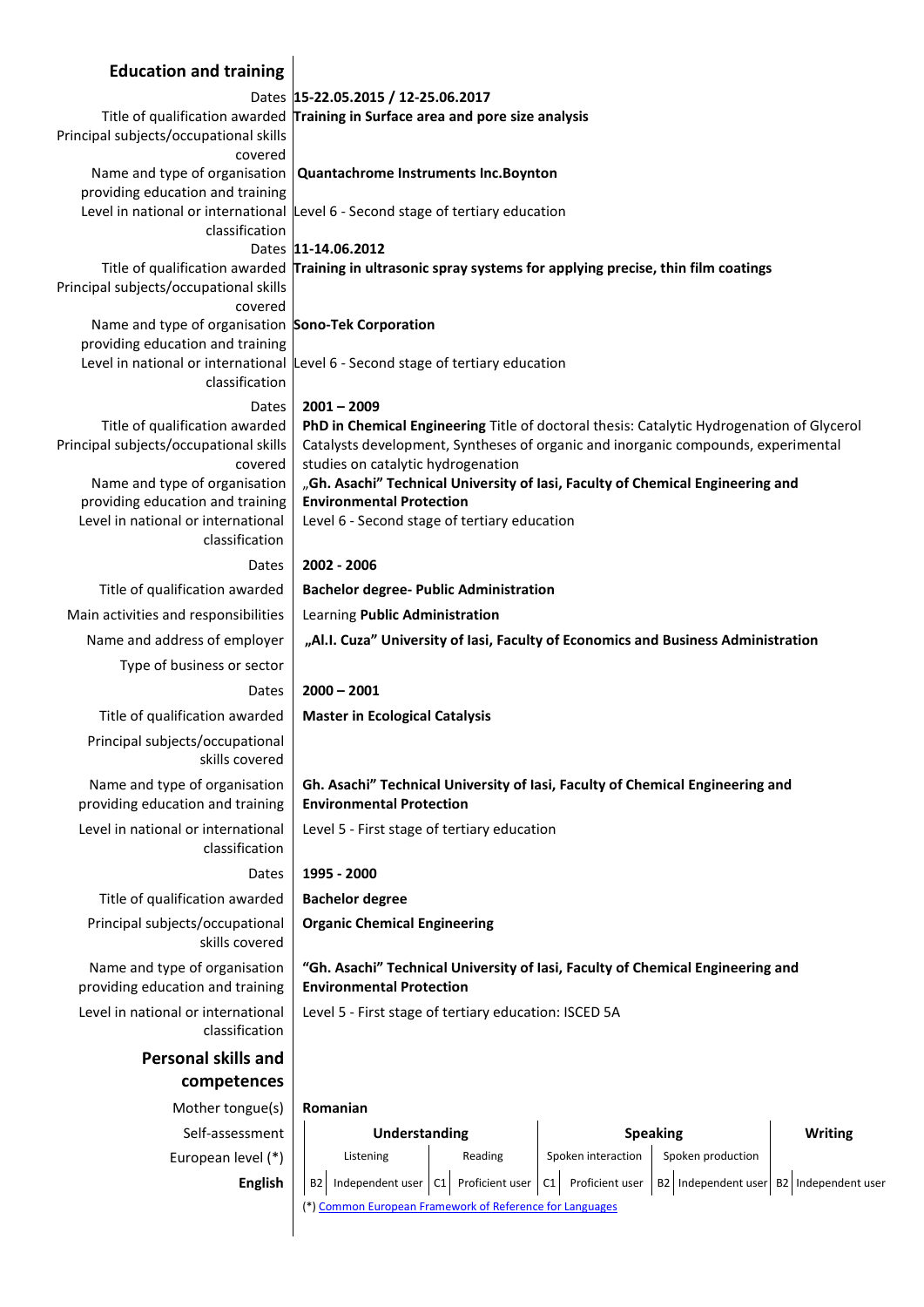| Social skills and competences            | Friendly, Trustworthy, Hard-working, Communicative, Highly organized, Problem solver,<br>Team player $-$ in the expertise area                                                                                                                                                                                                                                                                                                                                                                                                                                                                                                                                                                                                                                                                                                                                                                                                                                                                                                                                                                                                                                                                                                                 |
|------------------------------------------|------------------------------------------------------------------------------------------------------------------------------------------------------------------------------------------------------------------------------------------------------------------------------------------------------------------------------------------------------------------------------------------------------------------------------------------------------------------------------------------------------------------------------------------------------------------------------------------------------------------------------------------------------------------------------------------------------------------------------------------------------------------------------------------------------------------------------------------------------------------------------------------------------------------------------------------------------------------------------------------------------------------------------------------------------------------------------------------------------------------------------------------------------------------------------------------------------------------------------------------------|
| Organisational skills and<br>competences | Competent organizer and coordinator, empathic with colleagues, innovative in projects<br>development                                                                                                                                                                                                                                                                                                                                                                                                                                                                                                                                                                                                                                                                                                                                                                                                                                                                                                                                                                                                                                                                                                                                           |
| Technical skills and competences         | -Technical skills in the area of PEM fuel cells and electrodes for PEM Fuel Cells: deposition<br>of catalytic inks using ultrasonic technique, membrane electrode assembly (MEA)<br>fabrication; electrochemical techniques for characterizing fuel cell using different<br>measurements, e.g. polarization curve (I-V), cyclic voltammetry (CV), linear sweep<br>voltammetry (LSV), electrochemical impedance spectroscopy (EIS);<br>-Technical skills in the area of carbon materials preparation: synthesis of graphene based<br>materials using various chemical procedures and microwave method;<br>-Technical skills in the area of catalysts preparation: development of catalysts based on<br>noble and non-noble metals decorated on graphene base materials synthesis; metal<br>nanoparticles functionalized on reduced graphene oxide surface; hybrid nanocomposites<br>prepared by MW process; core-shell micro and nanoparticles<br>- Technical skills in preparation of hydrophobic materials for gas diffusion layer (GDL) based<br>on carbon nanofibers obtained via electrospinning process<br>-Technical skills on characterization of catalysts: specific surface area (BET), porosity (BJH),<br>particle size distribution |
| Other skills and competences             | Open-minded, curious and inventive                                                                                                                                                                                                                                                                                                                                                                                                                                                                                                                                                                                                                                                                                                                                                                                                                                                                                                                                                                                                                                                                                                                                                                                                             |
| Driving licence                          | <b>B</b> category                                                                                                                                                                                                                                                                                                                                                                                                                                                                                                                                                                                                                                                                                                                                                                                                                                                                                                                                                                                                                                                                                                                                                                                                                              |
| <b>Annexes</b>                           | Annex 1: List of Published papers indexed by Thomson Reuters Master Journal List (ex-ISI<br>Master Journal List) with impact factor (IF);<br>Annex 2: Published papers indexed by Thomson Reuters Master Journal List (ex-ISI Master<br>Journal List) without impact factor (IF);<br>Annex 3: List of published books/chapters;<br>Annex 4: The experience accumulated in research projects;<br><b>Annex 5: Patent applications;</b>                                                                                                                                                                                                                                                                                                                                                                                                                                                                                                                                                                                                                                                                                                                                                                                                           |
| Membru organizații profesionale          | Secretar General al Asociatiei pentru Energia Hidrogenului din România<br>Membru Societatea Romana de Chimie                                                                                                                                                                                                                                                                                                                                                                                                                                                                                                                                                                                                                                                                                                                                                                                                                                                                                                                                                                                                                                                                                                                                   |

### **Summary:**

**Publications**: http://orcid.org/0000-0001-5745-8029;

https://www.brainmap.ro/adriana-marinoiu; https://www.mendeley.com/profiles/adriana-marinoiu/

https://www.researchgate.net/profile/Adriana\_Marinoiu

61 - papers indexed in Scopus; H-index Scopus = 12;

https://www.scopus.com/authid/detail.uri?authorId=30767637700

36 - papers indexed in WOS (14 Q1; 7 Q2; 15 Q3); Hirsh-index WOS = 10;

https://app.webofknowledge.com/author/record/1404486

104 - papers indexed in Google Scholar; H-index GS = 13, i10-index =20;

https://scholar.google.com/citations?user=D8TY2NgAAAAJ&hl=ro

10 **-** Patent and patent requests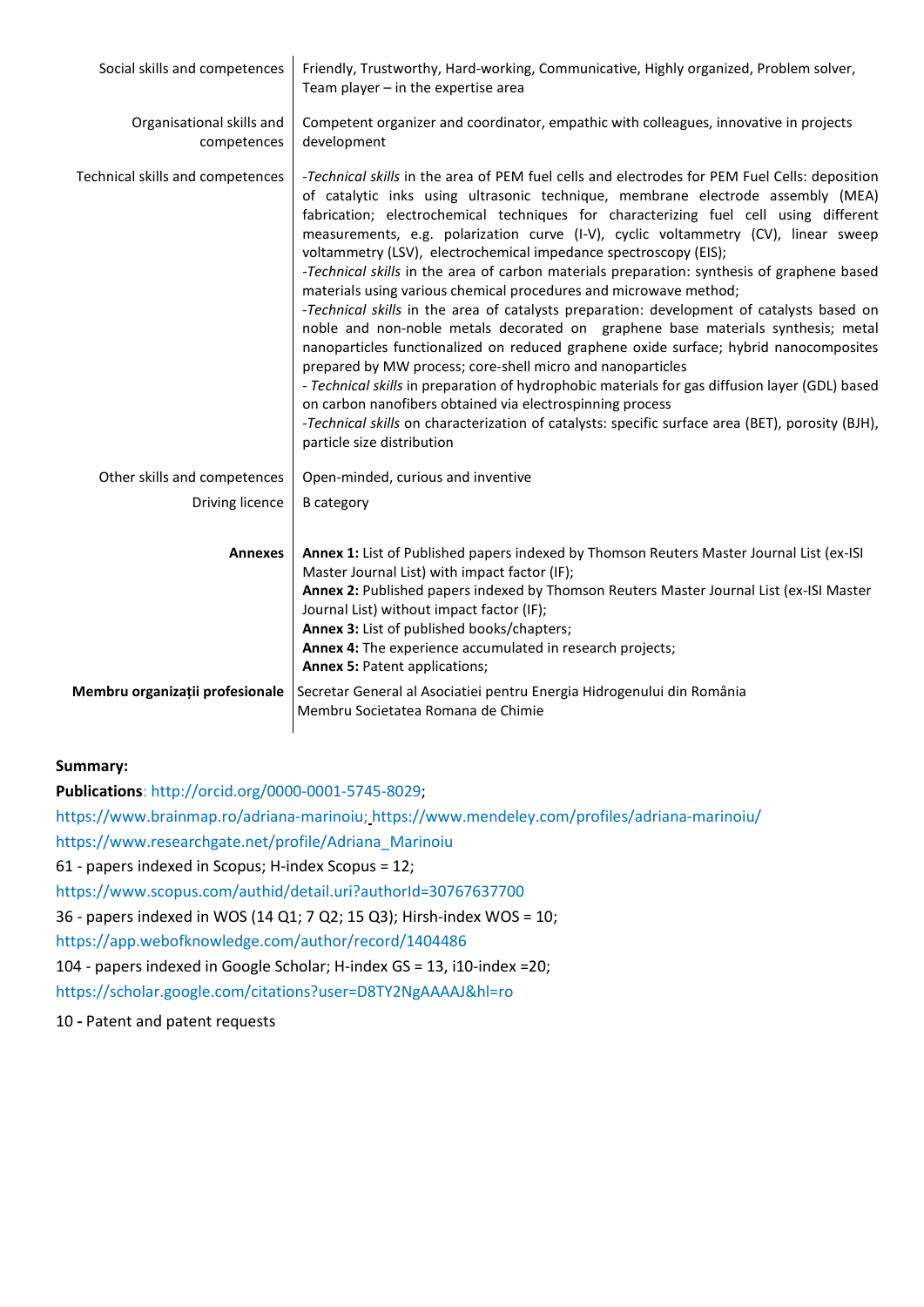**Annex 1:**

# **Published papers indexed by Thomson Reuters Master Journal List (ex-ISI Master Journal List) with impact factor (IF):**

- [1] Marinoiu A., Andrulevicius M., Tamuleviciene A., Tamulevicius T., Raceanu M., Varlam M., Synthesis of well dispersed gold nanoparticles on reduced graphene oxide and application in PEM fuel cells, Applied Surface Science , vol. 504, nr 1, pag 144511, ISBN/ISSN 0169-4332, 2020 Factor Impact: 6.182
- [2] Marinoiu A, Andrulevicius M, Tamuleviciene A, Tamulevicius T, Carcadea E, Raceanu M, High performance catalytic system with enhanced durability in PEM fuel cell, International Journal of Hydrogen Energy, 45 (17), pp. 10409-10422*,*  2020, impact factor: 4,939
- [3] Marinoiu A, Raceanu M, Carcadea E, Andrulevicius M, Tamuleviciene, A., Tamulevicius, T., Capris C, Varlam M, Efficient method to obtain Platinum–Cobalt supported on graphene oxide and electrocatalyst development, International Journal of Hydrogen Energy, 45 (49), pp. 26226-26237, 2020, impact factor/ 2019 : 4,939;
- [4] Marinoiu, A., Carcadea E, Sacca A, Carbone, A., Sisu, C., Dogaru, A, Raceanu M, Varlam M, One-step synthesis of graphene supported platinum nanoparticles as electrocatalyst for PEM fuel cells, International Journal of Hydrogen Energy, 2020, impact factor: 4,939
- [5] Humelnicu, A.-C., Samoila, P., Asandulesa, M., Cojocaru C, Bele A, Marinoiu, AT, Sacca, A., Harabagiu, V., Chitosan-sulfated titania composite membranes with potential applications in fuel cell: Influence of cross-linker nature, Polymers, 12 (5), art. no. 1125, 2020, Impact factor: 3,426
- [6] Carcadea, E., Varlam, M., Ismail, M., Ingham, D.B., Marinoiu, A., Raceanu, M., Jianu, C., Patularu, L., Ion-Ebrasu, D., *PEM*  fuel cell performance improvement through numerical optimization of the parameters of the porous layers, International Journal of Hydrogen Energy, 45 (14), pp. 7968-7980., 1879-3487, 2020, Impact factor: 4.939
- [7] Elena Carcadea, Mohammed S Ismail, Derek Bin Ingham, Laurentiu Patularu, Dorin Schitea, Adriana Marinoiu, Daniela Ion-Ebrasu, Dan Mocanu, Mihai Varlam, Effects of geometrical dimensions of flow channels of a large-active-area PEM fuel cell: A CFD study, International Journal of Hydrogen Energy, 2020, Impact factor: 4.939
- [8] Marinoiu, A., Raceanu, M., Andrulevicius, M., Tamuleviciene, A., Tamulevicius, T., Nica, S., Bala, D., Varlam, M., *Low-cost preparation method of well dispersed gold nanoparticles on reduced graphene oxide and electrocatalytic stability in PEM fuel cell,* Arabian Journal of Chemistry, vol 13 (1), pp. 3585-3600, ISSN: 18785352, Factor Impact 4.762
- [9] Lazar, O.-A., Marinoiu, A., Raceanu, M., Pantazi, A., Mihai, G., Varlam, M., Enachescu, M., *Reduced graphene oxide decorated with dispersed gold nanoparticles: Preparation, characterization and electrochemical evaluation for Oxygen reduction reaction,* Energies, 13 (17), art. no. 4307, Impact factor: 2.702
- [10] Bizon, N, Raceanu, M, Koudoumas, E, Marinoiu, A Karapidakis, E, Carcadea, E, *Renewable/Fuel Cell Hybrid Power System Operation Using Two Search Controllers of the Optimal Power Needed on the DC Bus*, Energies, 13 (22), Impact factor: 2.702
- [11] Adriana Marinoiu, Radu Andrei, Irina Vagner, Violeta Niculescu, Felicia Bucura, Marius Constantinescu, Elena Carcadea, One Step Synthesis of Au Nanoparticles Supported on Graphene Oxide Using an Eco-Friendly Microwave-Assisted Process, Materials Science, 26, 3, 249-254, 2020, Impact factor/2019: 0.16
- [12] Andrei, R.D., Marinoiu, A., Marin, E., Enache, S., Carcadea, E., Carbon nanofibers production via the electrospinning process, Energies, 13 (11), art. no. 3029, DOI: 10.3390/ en13113029, Impact factor/2019: 2,702
- [13] Marinoiu A., Raceanu M., Carcadea E., Varlam M., Stefanescu I., Iodinated carbon materials for oxygen reduction reaction in proton exchange membrane fuel cell. Scalable synthesis and electrochemical performances, Arab J Chem 2019;12:868–80, Factor Impact 4.762
- [14] Carcadea E., Varlam M., Marinoiu A., Raceanu M., Ismail MS., Ingham DB., Influence of catalyst structure on PEM fuel cell performance – A numerical investigation, Int J Hydrogen Energy 2019. Impact factor: 4.939
- [15] Vasut Felicia, Oubraham Anisoara, Soare Amalia, Marinoiu Adriana, Ion-Ebrasu Daniela, Dragan Mirela, Platinum supported on graphene - PTFE as catalysts for isotopic exchange in a detritiation plant, FUSION ENGINEERING AND DESIGN, Vol. 146 (A) SI, pp 149-152
- [16] Marinoiu, Adriana; Cobzaru, Claudia; Carcadea, Elena; Raceanu, Mircea; Schitea, Dorin; Varlam, Mihai; Stefanescu, Ioan, New catalysts used in the hydrogenolysis reaction of glycerol , Environmental Engineering & Management Journal (EEMJ) . Jan2019, Vol. 18 Issue 1, pp 195-202. 8p.
- [17] Cobzaru C., Marinoiu A., Apostolescu GA, Tataru-Farmus RE, Cernatescu C, Mathematical modeling for kinetics of Fe<sup>3+</sup> exchange ion pretreated analcime, Revue Roumaine de Chimie, May 2019, Vol. 64 Issue 5, pp 403-407
- [18] Adriana Marinoiu, [Mircea Raceanu,Elena Carcadea, MihaiVarlam,](https://www.sciencedirect.com/science/article/pii/S0169433218316672#!) Iodine-doped graphene Catalyst layer in PEM fuel cells, *[Applied Surface Science](https://www.sciencedirect.com/science/journal/01694332)*[, 456,](https://www.sciencedirect.com/science/journal/01694332/456/supp/C) 2018, 238-245, (IF=4.439)
- [19] Adriana Marinoiu, Mihai Varlam, Elena Carcadea, Mircea Raceanu, Amalia Soare, Ioan Stefanescu, A Class of High Performance Electrocatalysts for Oxygen Reduction Reaction of Fuel Cells, using Iodine Doped Graphene, *Materials Today: Proceedings* 5, 2018, 15915–15922
- [20] Adriana Marinoiu, Mircea Raceanu, Mindaugas Andrulevicius, Asta Tamuleviciene, Tomas Tamulevicius, Simona Nica, Daniela Bala, Mihai Varlam, Low-cost preparation method of well dispersed gold nanoparticles on reduced graphene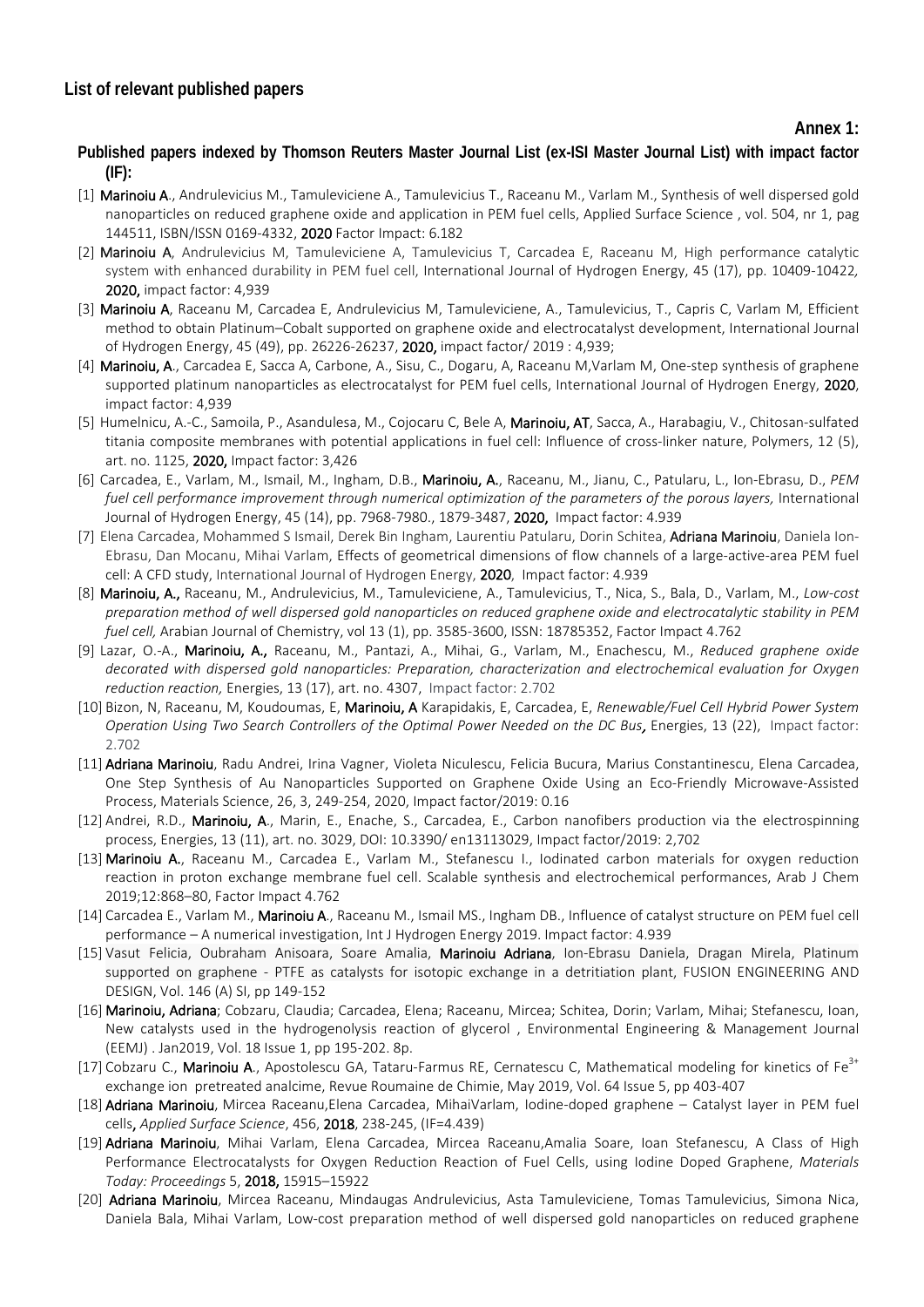oxide and electrocatalytic stability in PEM Fuel Cell, Accepted, Arabian Journal of Chemistry, ISSN [1878-5352](https://www.elsevier.com/locate/issn/1878-5352) ; DOI information: 10.1016/j.arabjc.2018.12.009

- [21] [Carcadea E,](http://apps.webofknowledge.com/DaisyOneClickSearch.do?product=WOS&search_mode=DaisyOneClickSearch&colName=WOS&SID=D4saexssetg6diEKtbx&author_name=Carcadea,%20E&dais_id=2305629&excludeEventConfig=ExcludeIfFromFullRecPage) [Varlam M,](http://apps.webofknowledge.com/DaisyOneClickSearch.do?product=WOS&search_mode=DaisyOneClickSearch&colName=WOS&SID=D4saexssetg6diEKtbx&author_name=Varlam,%20M&dais_id=2949942&excludeEventConfig=ExcludeIfFromFullRecPage) [Ingham DB,](http://apps.webofknowledge.com/DaisyOneClickSearch.do?product=WOS&search_mode=DaisyOneClickSearch&colName=WOS&SID=D4saexssetg6diEKtbx&author_name=Ingham,%20DB&dais_id=11701&excludeEventConfig=ExcludeIfFromFullRecPage) [Ismail MS,](http://apps.webofknowledge.com/DaisyOneClickSearch.do?product=WOS&search_mode=DaisyOneClickSearch&colName=WOS&SID=D4saexssetg6diEKtbx&author_name=Ismail,%20MS&dais_id=960307&excludeEventConfig=ExcludeIfFromFullRecPage) [Patularu L,](http://apps.webofknowledge.com/DaisyOneClickSearch.do?product=WOS&search_mode=DaisyOneClickSearch&colName=WOS&SID=D4saexssetg6diEKtbx&author_name=Patularu,%20L&dais_id=5898704&excludeEventConfig=ExcludeIfFromFullRecPage) [Marinoiu A](http://apps.webofknowledge.com/DaisyOneClickSearch.do?product=WOS&search_mode=DaisyOneClickSearch&colName=WOS&SID=D4saexssetg6diEKtbx&author_name=Marinoiu,%20A&dais_id=1424686&excludeEventConfig=ExcludeIfFromFullRecPage), [Schitea D,](http://apps.webofknowledge.com/DaisyOneClickSearch.do?product=WOS&search_mode=DaisyOneClickSearch&colName=WOS&SID=D4saexssetg6diEKtbx&author_name=Schitea,%20D&dais_id=6865406&excludeEventConfig=ExcludeIfFromFullRecPage) The effects of cathode flow channel size and operating conditions on PEM fuel performance: A CFD modelling study and experimental demonstration, INTERNATIONAL JOURNAL OF ENERGY RESEARCH, 2018, Volume 42, Issue: 8, 2789-2804, DOI: 10.1002/er.4068 (IF=3.009)
- [22] Elena Carcadea, Mihai Varlam, Adriana Marinoiu, Mircea Raceanu, M. S. Ismail, D.B. Ingham, Influence of catalyst structure on PEM fuel cell performance - A numerical investigation, International Journal of Hydrogen Energy, 2018, doi: 10.1016/j.ijhydene. 2018.12.155, (IF 4.229)
- [23] C. Cobzaru, A. Marinoiu, C. Cernatescu, A.C.Puitel, A. Soare, Experimental Studies for the Cinnamaldehyde Adsorption on Dealuminated Clinoptilolite Using as Carrier, REV.CHIM.(Bucharest), 69, No. 3, 2018 (IF=1.412)
- [24] Marinoiu A, Raceanu M, Carcadea E, Varlam M, Stefanescu I. Low cost iodine intercalated graphene for fuel cells electrodes. *Appl Surf Sci* 2017; 424:93-100 doi:10.1016/j.apsusc.2017.01.295. (IF=4.439)
- [25] Marinoiu A, Raceanu M, Carcadea E, Varlam M, Balan D, Ion-Ebrasu D, Stefanescu I, Enachescu M, Iodine-Doped Graphene for Enhanced Electrocatalytic Oxygen Reduction Reaction in Proton Exchange Membrane Fuel Cell Applications. *J Electrochem Energy Convers Storage* 2017;14:31001. doi:10.1115/1.4036684. (IF=1.429)
- [26] Marinoiu A, Gatto I, Raceanu M, Varlam M, Moise C, Pantazi A, Jianu C, Stefanescu I, Low cost iodine doped graphene for fuel cell electrodes. *Int J Hydrogen Energy* 2017. doi:10.1016/j.ijhydene.2017.07.036. (IF=4.229)
- [27] Marinoiu A, Raceanu M, Carcadea E, Varlam M, Soare A, Stefanescu I. Doped Graphene as Non-Metallic Catalyst for Fuel Cells. *Mater Sci* 2017;23:108–13. doi:10.5755/j01.ms.23.2.16216. (IF=0.393)
- [28] Rahul Krishna, Diana M. Fernandes, Adriana Marinoiu, Joao Ventura, Cristina Freire, Elby Titus, Facile synthesis of well [dispersed Pd nanoparticles on reduced graphene oxide for electrocatalytic oxidation of formic acid,](http://www.sciencedirect.com/science/article/pii/S0360319917317494) *Int J Hydrogen Energy*, 2017, 42 (37): 23639-23646 (IF=4.229)
- [29] Irina Petreanu, Adriana Marinoiu, Claudia Sisu, Mihai Varlam, Radu Fierascu, Paul Stanescu, Mircea Teodorescu, Synthesis and testing of a composite membrane based on sulfonated polyphenylene oxide and silica compounds as proton exchange membrane for PEM fuel cells, *Materials Research Bulletin* 2017 96:136–142, (IF=2.873)
- [30] Adriana Marinoiu, Elena Carcadea, Claudia Cobzaru, Corina Cernatescu, Numerical Approach for Catalytic Conversion of CO2 to Methane over Nickel Base Catalysts, *REV. CHIM*. (Bucharest), 68, No. 1, 2017, pp. 128-133, ISSN: 0034-7752, (IF=1.412)
- [31] Marinoiu A, Raceanu M, Carcadea E, Varlam M, Stefanescu I. Iodinated carbon materials for oxygen reduction reaction in proton exchange membrane fuel cell. Scalable synthesis and electrochemical performances. *Arab J Chem* 2016. doi:10.1016/j.arabjc.2016.12.002. (IF=3.153)
- [32] Marinoiu A, Raceanu M, Carcadea E, Varlam M, Stefanescu I. Iodinated carbon materials for oxygen reduction reaction in proton exchange membrane fuel cell. Scalable synthesis and electrochemical performances. *Arab J Chem* 2016. doi:10.1016/j.arabjc.2016.12.002. (IF=3.153)
- [33] A. Marinoiu, [·M. Raceanu,](https://www.researchgate.net/researcher/2008183460_Mircea_Raceanu) [E. Carcadea,](https://www.researchgate.net/researcher/73069938_Elena_Carcadea) [D. Marinescu,](https://www.researchgate.net/researcher/77642179_Daniela_Marinescu) [C. Teodorescu,](https://www.researchgate.net/researcher/77738154_Constantin_Teodorescu) [A. Mellichio,](https://www.researchgate.net/researcher/2099909027_Alessandro_Mellichio) [M. Varlam,](https://www.researchgate.net/researcher/2008210984_Mihai_Varlam) [I. Stefanescu,](https://www.researchgate.net/researcher/2099863072_Ioan_Stefanescu) Convenient [graphene based materials as potential candidates for low cost fuel cell catalysts,](https://www.researchgate.net/publication/295223154_Convenient_graphene_based_materials_as_potential_candidates_for_low_cost_fuel_cell_catalysts?ev=prf_pub) *Reac Kinet Mech Cat*, 2016, 118:281– 296, DOI 10.1007/s11144-016-0999-4, factor impact: 1,170
- [34] A. Marinoiu, C. Cobzaru, E. Carcadea M. Raceanu, I.Atkinson, M. Varlam, I. Stefanescu, An Experimental Approach for Finding Low Cost Alternative Support Material in PEM Fuell Cells, *Rev. Roum. Chim.*, 2016, *61*(4-5), 433-440
- [35] E. Georgescu, A. Nicolescu, F. Georgescu, S. Shova, A. T Marinoiu, F. Dumitrascu, Fine tuning the outcome of 1,3-dipolar cycloaddition reactions of benzimidazolium ylides to activated alkynes, *Tetrahedron* 72 (2016) 2507e2520, factor impact 2.641
- [36] C. Cobzaru, A. Marinoiu, G.A. Apostolescu, R.E. Tataru-Farmus, N. Apostolescu and C. Cernatescu, Behaviour of Pretreated Clinoptilolite Volcanic Tuff used in Ion Exchange Process with  $Ca^{2+}$ , Ni<sup>2+</sup> and NH<sup>4+</sup> lons Described by a Numerical Study, *Rev. Roum. Chim.*, 2016, *61*(4-5), 427-432
- [37] C. Cernatescu, C. Cobzaru, G.A. Apostolescu, N. Apostolescu, A. Marinoiu, Quaternization of N-Methylated Phenyl-Benzimidazole Azomethines to Benzimodazolium Salts, *Rev.Roum.Chim*., 2016, 61(61-67), 591-596
- [38] A. Marinoiu, [·M. Raceanu,](https://www.researchgate.net/researcher/2008183460_Mircea_Raceanu) [E. Carcadea,](https://www.researchgate.net/researcher/73069938_Elena_Carcadea) [D. Marinescu,](https://www.researchgate.net/researcher/77642179_Daniela_Marinescu) [C. Teodorescu,](https://www.researchgate.net/researcher/77738154_Constantin_Teodorescu) [A. Mellichio,](https://www.researchgate.net/researcher/2099909027_Alessandro_Mellichio) [M. Varlam,](https://www.researchgate.net/researcher/2008210984_Mihai_Varlam) [I. Stefanescu,](https://www.researchgate.net/researcher/2099863072_Ioan_Stefanescu) Convenient [graphene based materials as potential candidates for low](https://www.researchgate.net/publication/295223154_Convenient_graphene_based_materials_as_potential_candidates_for_low_cost_fuel_cell_catalysts?ev=prf_pub) cost fuel cell catalysts, *Reac Kinet Mech Cat*, 2016, 118:281– 296, DOI 10.1007/s11144-016-0999-4, (IF: 1,515)
- [39] A. Marinoiu, C. Cobzaru, E. Carcadea M. Raceanu, I.Atkinson, M. Varlam, I. Stefanescu, An Experimental Approach for Finding Low Cost Alternative Support Material in PEM Fuell Cells, *Rev. Roum. Chim.*, 2016, *61*(4-5), 433-440, (IF: 0.37)
- [40] A. Marinoiu, C. Cobzaru, M. Raceanu, M. Varlam, E. Carcadea, C. Cernatescu, I. Stefanescu, Carbon dioxide conversion to methane over supported nickel base catalysts, *Rev. Roum. Chim*., 60(2-3), 2015, 249-256. factor impact: 0,311
- [41] A. Marinoiu, C. Cobzaru, E. Carcadea, M. Raceanu, D. Schitea, M. Varlam, I. Stefanescu, New catalysts used in the hydrogenolysis reaction of glycerol, *Environmental Engineering and Management Journal*, accepted, 2015, <http://omicron.ch.tuiasi.ro/EEMJ/>
- [42] A. Marinoiu, C. Cobzaru, E. Carcadea, M. Raceanu, C. Capris, V. Tanislav, C. Teodorescu, I. Iordache, Numerical analysis of Cu and Ni based catalysts in hydrogenation process of glycerol, *Environmental Engineering and Management Journal*, 2015, Vol.14, No. 9, 2201-2211 http://omicron.ch.tuiasi.ro/EEMJ/ factor impact: 1,065
- [43] Cobzaru C., Marinoiu A., Cernatescu C., Apostolescu G., The behaviour of dealuminated natural zeolites in sorption process with Cu(II) ions studied by mathematical model *Rev. Roum. Chim*., 2015, 60(7-8), 823-835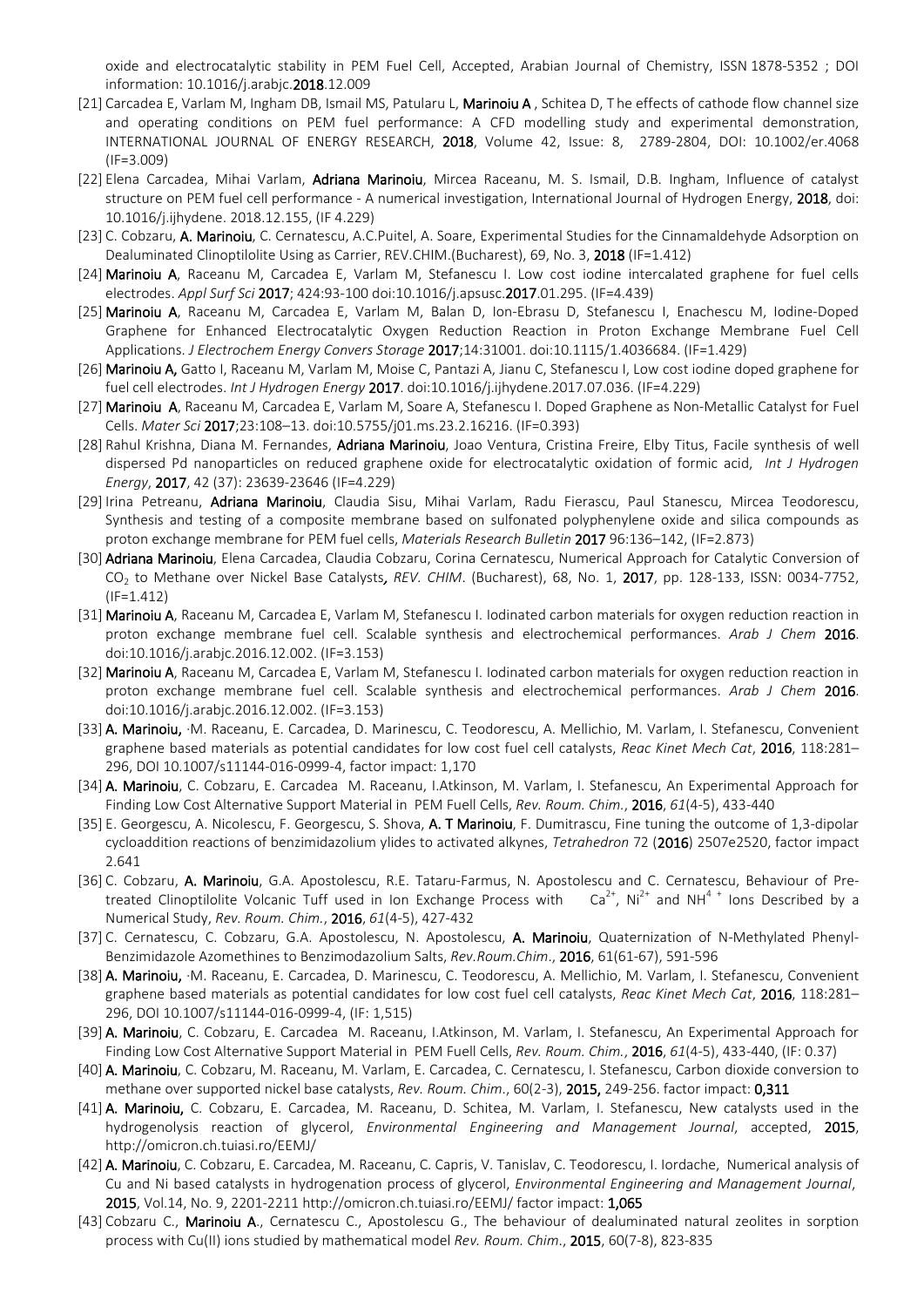- [44] Cernatescu C., Apostolescu A.G., Cobzaru C., Tătaru-Fărmus R.E., Apostolescu N., Marinoiu A., Synthesis and physicochemical behaviour studies for a new benzimidazole azodye *Rev. Roum. Chim*., 2015, 60(7-8), 837-844.
- [45] C. Cobzaru, Adriana Marinoiu, Corina Cernatescu, Sorption of vitamin C on acid modified clinoptilolite, *Rev. Roum. Chim*., 60(2-3), 2015, 241-247
- [46] C. Cobzaru, G. Bordeianu, A. Marinoiu, G.A. Apostolescu, C. Cobzaru, R.E. Tataru-Farmus, D. Ungureanu, C. Cernatescu, N. Apostolescu, The Effect of Storage Time on The Composition of The Olive and Sunflower Oils, *Key Engineering Materials*, Vol 660, 2015, pp 132-137
- [47] A. Marinoiu, C. Cobzaru, M. Raceanu, M. Varlam, E. Carcadea, C. Cernatescu, I. Stefanescu, Carbon dioxide conversion to methane over supported nickel base catalysts, Rev. Roum. Chim., 60(2-3), 2015, 249-256.
- [48] C. Cobzaru, A. Marinoiu, C. Cernatescu, Sorption of vitamin C on acid modified clinoptilolite, *Rev. Roum. Chim*., 60(2-3), 2015, 241-247.
- [49] A. [Marinoiu,](http://link.springer.com/search?facet-author=%22Adriana+Marinoiu%22) M. [Raceanu, C](http://link.springer.com/search?facet-author=%22Mircea+Raceanu%22). [Cobzaru,](http://link.springer.com/search?facet-author=%22Mircea+Raceanu%22) C., [Teodorescu](http://link.springer.com/search?facet-author=%22Constantin+Teodorescu%22) [D. Marinescu,](http://link.springer.com/search?facet-author=%22Daniela+Marinescu%22) [A. Soare,](http://link.springer.com/search?facet-author=%22Amalia+Soare%22) [M. Varlam,](http://link.springer.com/search?facet-author=%22Mihai+Varlam%22) Low temperature CO retention using hopcalite catalyst for fuel cell applications. *Reaction Kinetics, Mechanisms and Catalysis* 2014; 112(1):37-50 (IF: 1,515)
- [50] A. Marinoiu, C. Cobzaru, E. Carcadea, M. Raceanu, I. Petreanu, M. Varlam, Study about glycerol hydrogenolysis using copper chromite catalysts mixed with bases, *Revue Roumaine de Chimie*, 59(8), 2014, 657-662; (IF: 0.37)
- [51] M. Raceanu, A. Marinoiu, M. Culcer, M. Varlam, N. Bizon, Preventing reactant starvation of a 5 kW PEM fuel cell stack during sudden load change *Proceedings of the 6th International Conference on Electronics, Computers and Artificial Intelligence* (ECAI), Book Series: International Conference on Electronics Computers and Artificial Intelligence*,* pp. 55-60, 2014, ISSN: 2378-7147, ISBN: 978-1-4799-5479-7 DOI: [10.1109/ECAI.2014.7090147](https://doi.org/10.1109/ECAI.2014.7090147)
- [52] A. [Marinoiu,](http://link.springer.com/search?facet-author=%22Adriana+Marinoiu%22) M. [Raceanu, C](http://link.springer.com/search?facet-author=%22Mircea+Raceanu%22). [Cobzaru,](http://link.springer.com/search?facet-author=%22Mircea+Raceanu%22) C., [Teodorescu](http://link.springer.com/search?facet-author=%22Constantin+Teodorescu%22) [D. Marinescu,](http://link.springer.com/search?facet-author=%22Daniela+Marinescu%22) [A. Soare,](http://link.springer.com/search?facet-author=%22Amalia+Soare%22) [M. Varlam,](http://link.springer.com/search?facet-author=%22Mihai+Varlam%22) Low temperature CO retention using hopcalite catalyst for fuel cell applications. *Reaction Kinetics, Mechanisms and Catalysis* 2014; 112(1):37-50
- [53] A. Marinoiu, C. Cobzaru, E. Carcadea, M. Raceanu, C. Capris, V. Tanislav, C. Teodorescu, I. Iordache, Numerical analysis of Cu and Ni based catalysts in hydrogenation process of glycerol, *Environmental Engineering and Management Journal*, accepted, 2014, http://omicron.ch.tuiasi.ro/EEMJ/
- [54] A. Marinoiu, C. Cobzaru, E. Carcadea, M. Raceanu, A. Enache, M. Varlam, I. Iordache Mathematical modeling of the glycerol hydrogenolysis using copper chromite catalysts. The effect of additional bases. *Environmental Engineering and Management Journal*, accepted, 2014[, http://omicron.ch.tuiasi.ro/EEMJ/](http://omicron.ch.tuiasi.ro/EEMJ/)
- [55] C. Cobzaru, C. Cernatescu, A. Marinoiu, Dealuminated natural zeolites for applications in wastewater purifications. I. The acid treatment of the native clinoptilolite and its Na form, *Revue Roumaine de Chimie*, 59(6-7), 2014, 597-602;
- [56] A. Marinoiu, C. Cobzaru, E. Carcadea, M. Raceanu, I. Petreanu, M. Varlam, Study about glycerol hydrogenolysis using copper chromite catalysts mixed with bases, *Revue Roumaine de Chimie*, 59(8), 2014, 657-662;
- [57] C. Cobzaru, C. Cernatescu, A. Marinoiu, Modified clinoptilolite used for removing azomethines from wastewaters. II. Adsorption of azomethines from wastewaters on clinoptilolite, *Rev. Roum. Chim*., 59(11-12), 2014, 1091-1098.
- [58] A. Marinoiu, C. Cobzaru, E. Carcadea, C. Capris, V. Tanislav, M. Raceanu, Hydrogenolisis of glycerol to propylene glycol using heterogeneous catatlysts in basic aqueous solutions. *Reaction Kinetics, Mechanisms and Catalysis*, 2013, 109 (1), 63-73.
- [59] A.Marinoiu, G. Ionita, C.-L. Gaspar, C. Cobzaru, D. Marinescu, C.Teodorescu, S. Oprea, Selective hydrogenolysis of glycerol to propylene glycol using heterogeneous catalysts, Reaction Kinet Kinetics Mechanisms and Catalysis 99(1), 2010, 111-118;
- [60] A. Marinoiu, G. Ionita, C.-L. Gaspar, C. Cobzaru, S. Oprea, Glycerol Hydrogenolysis to Propylene Glycol, *Reaction Kinetics and Catalysis Letters*, 97, 2009, 315-320;
- [61] C. Cobzaru, C. Cibotaru, A. Rotariu, A. Marinoiu, S. Oprea, Kinetic study of the sorption process with Cu(II) ions on [clinoptilolite and analcime. Effects of temperature and particle size,](http://www.ache.org.rs/CICEQ/2009/No2/CICEQ_Vol15_%20No2_pp63-67_Apr-Jun_2009.pdf) *Chemical Industry & Chemical Engineering Quarterly* 15 (2), 2009, p.63-67

#### **Annex 2:**

# **Published papers indexed by Thomson Reuters Master Journal List (ex-ISI Master Journal List) without impact factor (IF)**

- [1] Adriana Marinoiu, Catalin Jianu, Claudia Cobzaru, Mircea Raceanu, Catalin Capris, Amalia Soare, Irina Petreanu, Elena Carcadea, Facile synthesis of well dispersed Au nanoparticles on reduced graphene oxide, Progress of Cryogenics and Isotopes Separation Volume 20, p 5-14, issue 2/2017
- [2] Elena Carcadea, Mihai Varlam, Adriana Marinoiu, Mircea Raceanu, Catalin Jianu, Ioan Stefanescu, Patularu Laurentiu, A CFD Investigation Regarding the Catalyst Layer Structure Influence on the PEM Fuel Cell Performance, Progress of Cryogenics and Isotopes Separation, Vol. 20, issue 1/2017, ISSN: 1582-2575, pp. 45-54
- [3] Adriana Marinoiu, Elena Carcadea, Mircea Raceanu, Mihai Varlam, Catalin Jianu, *High Performance Electrocatalysts for Oxygen Reduction Reaction of Fuel Cells based on Iodine Doped Graphene*, Proceeding 19<sup>th</sup> International Conference-School August 27-31.08.2017, Lituania, ISSN 1822-7759 pp 132
- [4] Adriana Marinoiu, Elena Carcadea, Irina Petreanu, Elena Marin,Bianca Sucea, Amalia Soare, Mircea Raceanu, Iodine Doped Graphene Synthesis Via a Facile Electrophilic Substitution. High Performance as Orr Electrocatalyst for PEMFC, Progress of Cryogenics and Isotopes Separation, Volume 19, issue 2/2016, p 43-52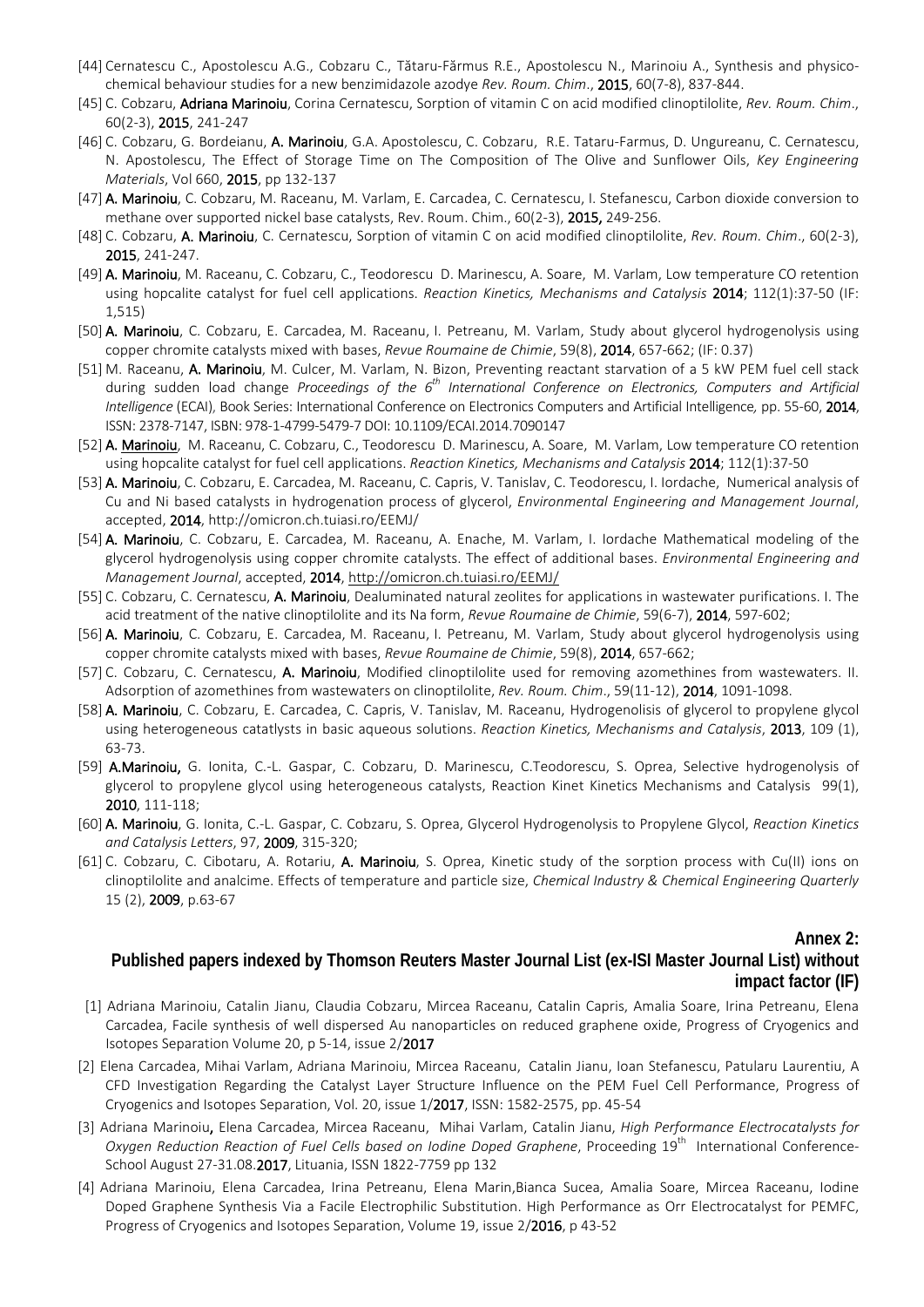- [5] Adriana Marinoiu, Elena Carcadea, Irina Petreanu, Elena Marin, Bianca Sucea, Amalia Soare, Synthesis and Characterization of Iodine Doped Graphene by an Uncatalyzed Reaction, Progress of Cryogenics and Isotopes Separation Volume 19, issue 1/2016, p 19-26
- [6] Adriana Marinoiu, Elena Carcadea, Irina Petreanu, Claudia Susu, Constantin Teodorescu, Mircea Raceanu, Preparation of iodine doped graphene as catalyst for PEM fuel cell, IVth International Symposium on *Innovative Materials for Processes in Energy Systems*, IMPRES 2016-087, 23-26 octombrie 2016,Taormina, Italia, p 221-222, ISBN 978-4-944005-21-5
- [7] C. Cobzaru, A. Marinoiu, G. A. Apostolescu, RE Tataru-Farmus, N. Apostolescu, C.Cernatescu, Ammonia Removal from Aqueous Solution by Ion Exchange using Clinoptilolite and Verification of the Process through a Numerical Study, Progress of Cryogenics and Isotopes Separation Volume 19, issue 1/2016, 27-34
- [8] Adriana Marinoiu, Elena Carcadea, Mircea Raceanu, Claudia Cobzaru, Mihai Varlam, Carbon Dioxide Conversion To Methane Over Nickel Base Catalyst Advances in Environmental and Agricultural Science, WSEAS, Energy, Environmental and Structural Engineering Series/ 32, 2015, ISBN: 978-1-61804-270-5, ISBN: 978-1-61804-270-5
- [9] A. Marinoiu, Elena Carcadea, M. Raceanu, I. Petreanu, E. Marin, C. Teodorescu, A review regarding a "man-portable" lightweight flexible fuel cell concept small power supply, Progress of Cryogenics & Isotopes Separation, 2015, vol 18, nr 1, p. 81-88, Abstracting and indexing in: Contemporary Science Association, EBSCO, Ulrich's Periodicals Directory, National Institute of Scientific Information (INIS)
- [10] A. Marinoiu, C. Cobzaru, C. Cernatescu, T. Popescu, Catalytic Hydrogenation of Carbon Dioxide over Pd base catalyst, Bulletin of the Polytechnic Institute of Iasi, Section Chemistry and Chemical Engineering, 2015, Tome LXI(LXV), Fasc.2
- [11] A. Marinoiu, I. Petreanu, C. Teodorescu, C. Sisu, M. Varlam, Dezvoltarea de electrozi pe baza de grafene pentru pilele de combustibil de tip PEM, Volumul Conferintei "Stiinta moderna si energia - Producerea, Transportul si utilizarea energiei", Editia 34, pg. 33-41, ISSN: 2066-4125, 2015, Cluj Napoca
- [12] M. Raceanu, N. Bizon, M. Iliescu, M. Culcer, A. Marinoiu, L. Patularu, D. Schitea, M. Varlam, I. Stefanescu, Performanta pilei de conbustibil de tip PEM utilizand diferite moduri de alimentare cu hidrogen, Volumul Conferintei "Stiinta moderna si energia - Producerea, Transportul si utilizarea energiei", Editia 34, pg. 73-88, ISSN: 2066-4125, 2015, Cluj Napoca
- [13] Elena Carcadea, M. Varlam, I. Stefanescu, D. Ingham, A. Marinoiu, L. Patularu, M. Raceanu, D. Schitea, A CFD Simulation for an Air Breathing PEMFC for Power Source Portable Applications, ECS Transaction, doi: 10.1149/06917.0971ecst ECS Trans., 2015, vol 69, nr 17, 971-982
- [14] M. Raceanu, M. Iliescu, M. Culcer, A. Marinoiu, M. Varlam, N. Bizon, Fuelling Mode Effect on a PEM Fuel Cell Stack Efficiency, Progress of Cryogenics & Isotopes Separation, 2015, vol 18, nr 1, p. 15-24, Abstracting and indexing in: Contemporary Science Association, EBSCO, Ulrich's Periodicals Directory, National Institute of Scientific Information (INIS)
- [15] A. Marinoiu, C. Cobzaru, S. Mosteanu, I. Petreanu, M. Raceanu, C. Capris, I. Iordache, Study about the development of a portable fuel cell system containing an integrated hydrogen generator, Bulletin of the Polytechnic Institute of Iasi, Section Chemistry and Chemical Engineering, 2014, Tome LX(LXIV), Fasc.1. ISSN 0254-7104."
- [16] A. Marinoiu, D. Schitea, C. Cobzaru, I. Petreanu, I. Iordache, S. Mosteanu, L. Pătularu, A new approach for optimizing the main components for Pem fuel cell, Bulletin of the Polytechnic Institute of Iasi, Section Chemistry and Chemical Engineering, 2014, Tome LX(LXIV), Fasc.1. ISSN 0254-7104
- [17] A. Marinoiu, C. Teodorescu, D. Marinescu, M. Varlam, C. Cobzaru, A. Soare, C. Ionescu, Graphene-based materials for fuels cell applications, Bulletin of the Polytechnic Institute of Iasi, Section Chemistry and Chemical Engineering, 2014, Tomul LX (LXIV), Fasc. 2, p. 9-18, ISSN 0254-7104
- [18] C. Cernatescu, C. Cobzaru, R. Canta, A. Marinoiu, Synthesis of four new hydroxyl azomethines, Bulletin of the Polytechnic Institute of Iasi, Section Chemistry and Chemical Engineering, 2014, Tomul LX (LXIV), Fasc. 2, p.57-66, ISSN 0254-7104
- [19] C. Cobzaru, G. Bordeianu, A. Marinoiu, G. Apostolescu, C. Cernătescu, D. Ungureanu, Hemp (Cannabis sativa L.)–The miracle plant, Bulletin of the Polytechnic Institute of Iaşi, Section Chemistry and Chemical Engineering, 2014, Tome 60 (3 - 4), Tomul LX (LXIV), Fasc. 3-4, p. 23-33, ISSN 0254-7104
- [20] Mircea Raceanu, Adriana Marinoiu, Mihai Culcer, Mihai Varlam, Nicu Bizon, Preventing reactant starvation of a 5 kW PEM fuel cell stack during sudden load change, IEEEXplore, Published in: Electronics, Computers and Artificial Intelligence (ECAI), 2014 6th International Conference, 2014, pp:55–60, dx.doi.org/10.1109/ ECAI.2014.7090147
- [21] A. Marinoiu, E. Carcadea, R. Ionete, M. Raceanu, C. Cobzaru, I. Iordache, C. Teodorescu, A. Enache, M. Varlam, Carbon Dioxide Reusing for Methane Fuel Obtaining Over Heterogeneous Catalysts as a Possible Source of Energy, Progress of Cryogenics and Isotopes Separation, 17(1), 2014, 23-30, ISSN 1582-2575
- [22] Adriana Marinoiu, Elena Carcadea, Irina Petreanu, Claudia Șișu, Mircea Răceanu, Cătălin Capriș, Vasile Tanislav, Dorin Schitea, Daniela Ebrasu, Laurențiu Pătularu, Carbon Monoxide Retention for Fuel Cell Application Using Heterogeneous Catalysts, Progress of Cryogenics & Isotopes Separation, vol. 17, nr. 1/2014, pp. 39-50, ISSN: 1582-2575
- [23] Adriana Marinoiu, Elena Carcadea, Mircea Răceanu, Irina Petreanu, Mihai Varlam, The Use of Nickel as Catalyst for Carbon Dioxide Hydrogenation, Progress of Cryogenics & Isotopes Separation, vol. 17, nr. 2/2014, pp. 101-112
- [24] Pătularu, L.; Schitea, D.; Enache, S.; Varlam, M.; Daniela, Ion-Ebrasu; Carcadea, E.; Marinoiu, A.; Răsoi, G.; Crăciunescu, A., PEMFC Short Stack Development at ICSI Ramnicu Valcea, from Sketch to Applications, Progress of Cryogenics & Isotopes Separation. 2014, Vol. 17 Issue 2, pp. 89-100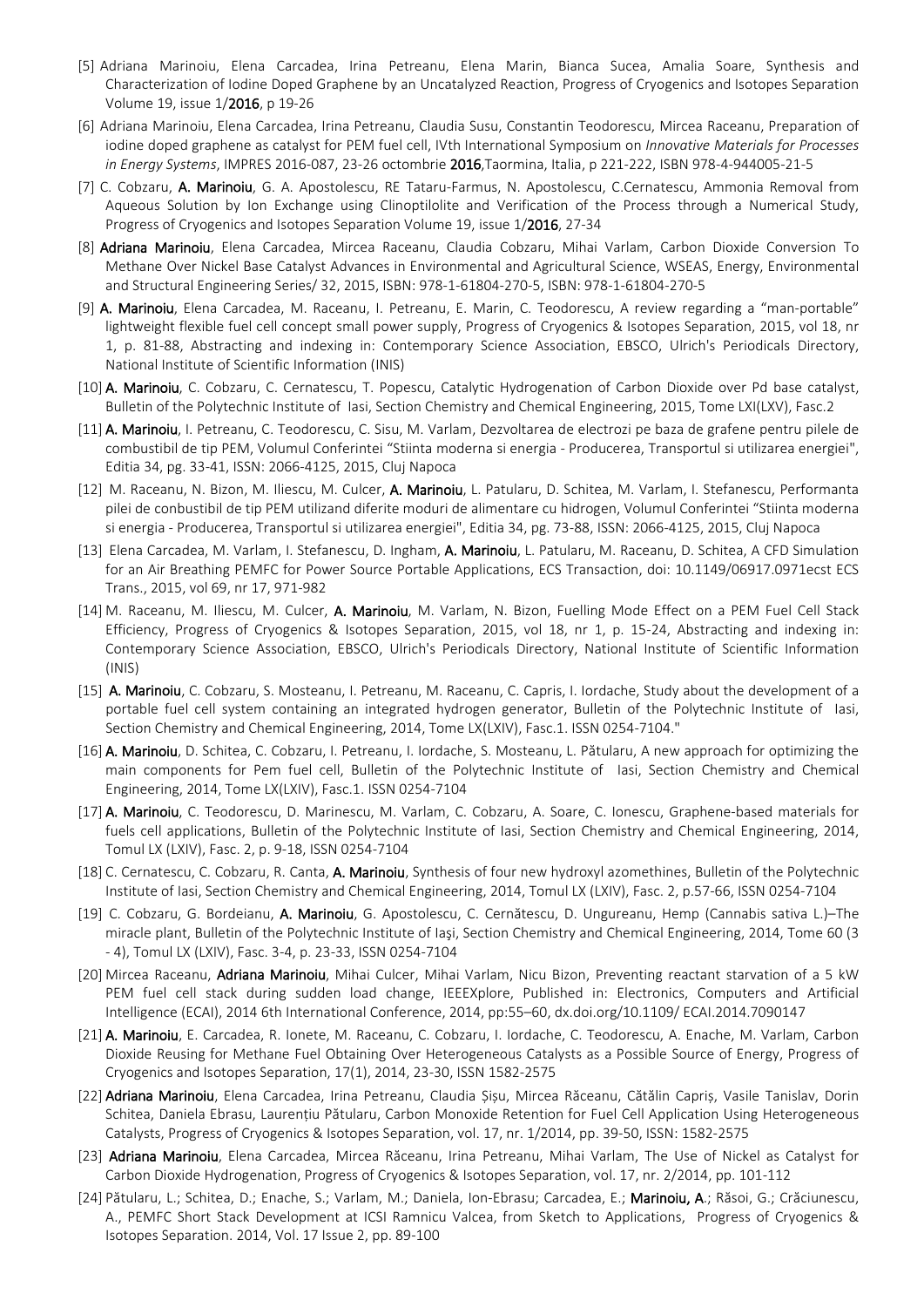- [25] Carcadea, Elena; Varlam, Mihai; Stefănescu, Ioan; Pătularu, Laurenţiu; Marinoiu, Adriana; Tanislav, Vasile; Enache, Stănică. Effects of Flow Field on PEM Fuel Cell Performance, Progress of Cryogenics & Isotopes Separation, 2014, Vol. 17 Issue 2, pp. 81-88
- [26] Adriana Marinoiu, Mihai Varlam, Ioan Iordache, Ioan Stefanescu, Utilizare de noi materiale carbonice in cataliza proceselor electrochimice cu aplicatii pentru pilele de combustibil, Volumul Conferintei "Stiinta moderna si energia - Producerea, Transportul si utilizarea energiei", pg. 97-101, ISSN: 2066-4125, 2014, Cluj Napoca
- [27] D. Schitea, I. Stefanescu, M. Varlam, L. Patularu, Adriana Marinoiu, M. Raceanu, Sisteme de umidificare a gazelor in PEMFC, Volumul Conferinte "Stiinta moderna si energia - Producerea, Transportul si utilizarea energiei", pg. 130-142, ISSN: 2066-4125, 2014, Cluj Napoca
- [28] Ioan Stefanescu, Ioan Iordache, Mihaela Buga, Dorin Schitea, Adriana Marinoiu, Mihai Balan, Stocarea subterana a hidrogenului, aspect din Romania, Volumul Conferintei "Stiinta moderna si energia - Producerea, Transportul si utilizarea energiei", ISSN: 2066-4125, 2014, Cluj Napoca
- [29] M. Raceanu, N. Bizon, M. Iliescu, M. Culcear, A. Marinoiu, L. Patularu, D. Schitea, M. Varlam, I. Stefanescu, Performanta pilei de conbustibil de tip PEM utilizand diferite moduri de alimentare cu hidrogen, Volumul Conferintei "Stiinta moderna si energia - Producerea, Transportul si utilizarea energiei", Editia 34, pg. 73-88, ISSN: 2066-4125, 2015, Cluj Napoca
- [30] E. Carcadea, M Varlam, A Marinoiu, I. Stefanescu, M. Raceanu, L. Patularu, D. Ebrasu, V. Tanislav, C. Capris, The Influence of Catalyst Properties, on CO Oxidation, Reaction – A Theoretical Approach, Progress of Cryogenics & Isotopes Separation, 2014, Vol. 17 Issue 1, pp. 31-38, ISSN: 1582-2575
- [31] Elena Carcadea, Mihai Varlam, Mircea Raceanu, Mariana Iliescu, Adrian Enache, Mihai Culcer, Daniela Ebrasu, Adriana Marinoiu, Vasile Tanislav, Catalin Capris, Energy Systems Based on Renewable Resources and Hydrogen Storage, - an overview and a scenario analysis, Progress of Cryogenics and Isotopes Separation Volume 16, issue 1/2013
- [32] Adriana Marinoiu, Elena Carcadea, Irina Petreanu, Mircea Raceanu, Laurentiu Patularu, Daniela Ion, Dorin Schitea, The Catalytic Conversion of Renewable Feedstocks, The 19-th Conference "Progress in Cryogenics and Isotopes Separation", 10-11 oct. 2013, Volume 16, issue 1/2013, 39-44, ISSN: 1582-2575
- [33] A. Marinoiu, E. Carcadea, C. Cobzaru, C. Capris, V. Tanislav, M. Raceanu, I. Iordache, The efficient catalytic conversion of glycerol into valuable chemicals, Progress of Cryogenics and Isotopes Separation, 16 (1), 2013, 43-50
- [34] A. Marinoiu, C.Cobzaru, E. Carcadea, V. Tanislav, C. Capris, Mathematical Modeling of Catalytic Hydrogenation Process of Glycerol to Propylene Glycol, Progress of Cryogenics and Isotopes Separation, 2012, 15 (2), 35-40, ISSN: 1582-2575
- [35] C.Cobzaru, C. Cernătescu, A. Marinoiu, G. Bordeianu, Grapes. Chemical composition, extraction and application, Bulletin of the Polytechnic Institute of Iaşi, Section Chemistry and Chemical Engineering, 2013, Tome 59 (3), 2013, ISSN 0254- 7104
- [36] M. Raceanu, A. Marinoiu, C. Cobzaru, E. Carcadea, M. Varlam, D. Schitea, Effect of the catalytic ink preparation method on the performance of membrane electrode assemblies, Bulletin of the Polytechnic Institute of Iaşi, Section Chemistry and Chemical Engineering, 2013, Tome 59 (3), 2013, ISSN 0254-7104
- [37] C. Cobzaru, C. Cernătescu, A. Marinoiu, Aloe Vera (Aloe Barbadensis Miller) Characterization and Application. Bulletin of the Polytechnic Institute of Iaşi, Section Chemistry and Chemical Engineering, 2013, Tome 59 (4), ISSN 0254-7104
- [38] I. Petreanu, A. Marinoiu, C. Cobzaru, A. Soare, E. Carcadea, C. Capris, V. Tanislav, M.S.Teodorescu, Sulfonated Aromatic Polymers As Approach To Achieve Proton Exchange Membrane For PEM Fuel Cell, Bulletin of the Polytechnic Institute of Iaşi, Section Chemistry and Chemical Engineering, 2013, Tome 59 (4), ISSN 0254-7104

# **Annex 3: List of published books/chapters**

[1] A Marinoiu, G Mihai, O Lazar, S Rosoiu, M Prodana, C Sisu, M Raceanu, M Enachescu, *Facile Preparation of Graphenesupported Platinum-Cobalt Nanoparticles and their Use as Electrocatalyst in PEM Fuell Cells*/ Nanomaterials - functional properties and applications, Vol. 28 Micro-and Nanoengineering, The 18<sup>th</sup> edition of the National Seminar for Nanoscience and Nanotechnology

[2] Raceanu M, Bizon N, Marinoiu A, Varlam M, Design and Experimental Investigations of an Energy Storage System in Microgrids. Power Systems, Springer Nature Cham; 2020. doi:10.1007/978-3-030-23723-3\_9

[3] Mircea Raceanu, Nicu Bizon, Adriana Marinoiu, Mihai Varlam, Design and Energy Analysis for Fuel Cell Hybrid Electric Vehicle/ Numerical Methods for Energy Applications. ISBN 978-3-030-62190-2, Mahdavi Tabatabaei and Bizon, Springer, Cham, 2020.

[4] Adriana Marinoiu, Elena Carcadea, Mircea Raceanu and Mihai Varlam, Chapter 5: Iodine Doped Graphene for Enhanced Electrocatalytic Oxygen Reduction Reaction in PEM Fuel Cell Applications, in Book: Advances In Hydrogen Generation Technologies; Published: August 22nd 2018 DOI: 10.5772/intechopen.76495, ISBN: 978-1-78923-535-7

Adriana Marinoiu, Mircea Raceanu, Elena Carcadea, Aida Pantazi, Raluca Mesterca, Oana Tutunaru, Simona Nica, Daniela Bala, Mihai Varlam, Marius Enachescu, Chapter title: Noble metal dispersed reduced graphene oxide and its application in PEM Fuel Cells, Book title: Electrocatalysts for Fuel Cells and Hydrogen Evolution: Theory to Design, , ISBN: 978-953-51-6257-5